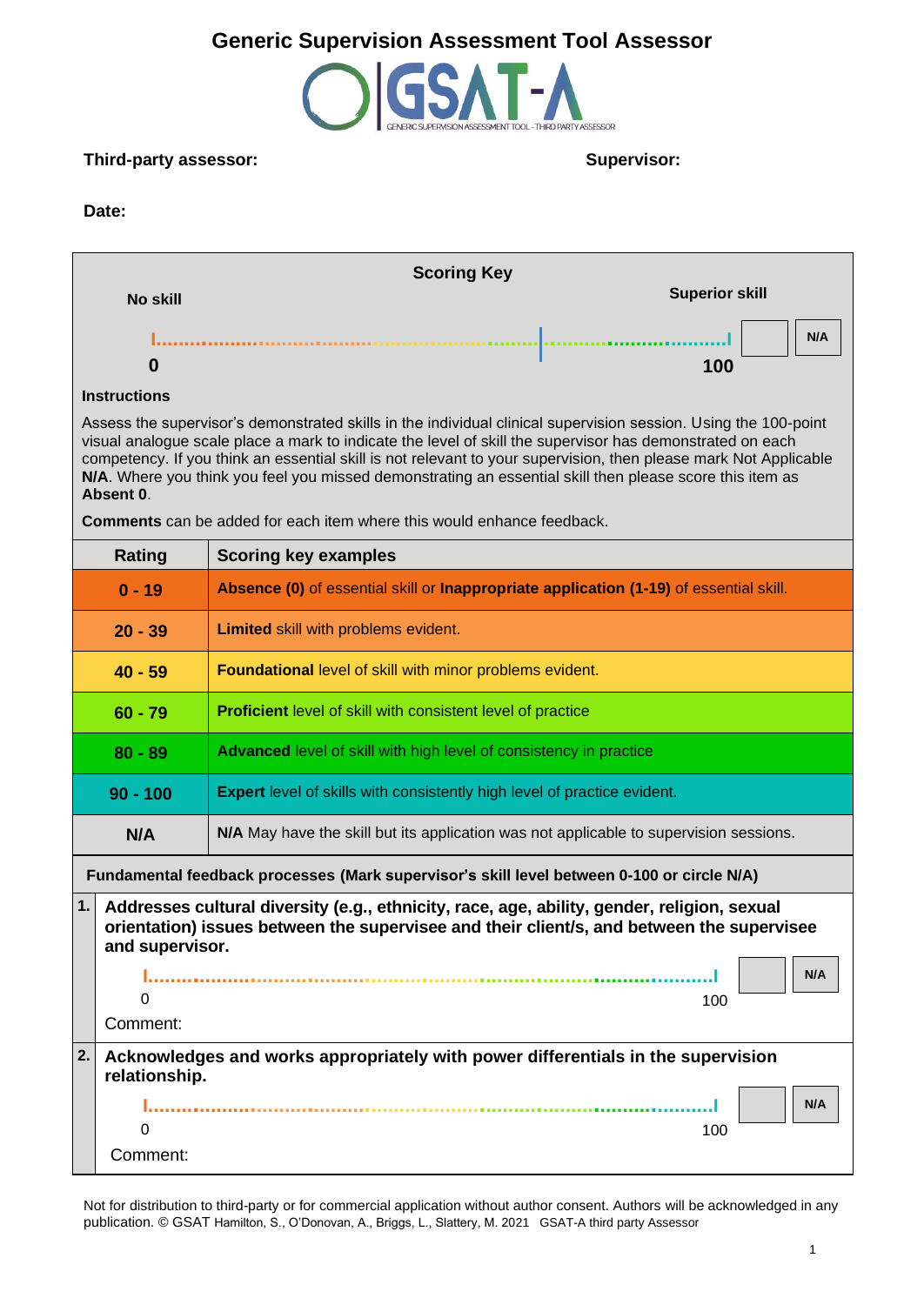

| 3.               | Establishes and maintains professional boundaries in supervision including communicating<br>evaluation methods and maintaining confidentiality.                                                |
|------------------|------------------------------------------------------------------------------------------------------------------------------------------------------------------------------------------------|
|                  | N/A                                                                                                                                                                                            |
|                  | 0<br>100                                                                                                                                                                                       |
|                  | Comment:                                                                                                                                                                                       |
| 4.               | Appropriately applies where relevant the multiple supervisory roles that make for an effective<br>supervisor (e.g., consulting, modelling, monitoring, supporting, exploring, and evaluating). |
|                  | N/A                                                                                                                                                                                            |
|                  | 100<br>0                                                                                                                                                                                       |
|                  | Comment:                                                                                                                                                                                       |
| 5.               | Gives accurate, constructive, and timely feedback.                                                                                                                                             |
|                  | N/A                                                                                                                                                                                            |
|                  | 0<br>100                                                                                                                                                                                       |
|                  | Comment:                                                                                                                                                                                       |
| 6.               | Works appropriately with the supervisee at their developmental level.                                                                                                                          |
|                  | N/A                                                                                                                                                                                            |
|                  | 0<br>100                                                                                                                                                                                       |
|                  | Comment:                                                                                                                                                                                       |
| $\overline{7}$ . | Encourages and is open to feedback from the supervisee.                                                                                                                                        |
|                  | N/A                                                                                                                                                                                            |
|                  | 0<br>100                                                                                                                                                                                       |
|                  | Comment:                                                                                                                                                                                       |
| 8.               | Explores and acknowledges the supervisees emotions and reactions.                                                                                                                              |
|                  | N/A                                                                                                                                                                                            |
|                  | 0<br>100                                                                                                                                                                                       |
|                  | Comment:                                                                                                                                                                                       |
| 9.               | Considers the organisational context within which the supervisee practices.                                                                                                                    |
|                  | N/A                                                                                                                                                                                            |
|                  | 0<br>100                                                                                                                                                                                       |
|                  | Comment:                                                                                                                                                                                       |
|                  | Goals and tasks (Mark supervisor's skill level between 0-100 or circle N/A)                                                                                                                    |
| 10.              | Collaboratively negotiates and facilitates the goals of sessions.                                                                                                                              |
|                  | N/A                                                                                                                                                                                            |
|                  | 100<br>0                                                                                                                                                                                       |
|                  | Comment:                                                                                                                                                                                       |
| 11.              | Ensures sessions remain focused on agreed goals and tasks.                                                                                                                                     |
|                  | N/A                                                                                                                                                                                            |
|                  | 0<br>100                                                                                                                                                                                       |
|                  | Comment:                                                                                                                                                                                       |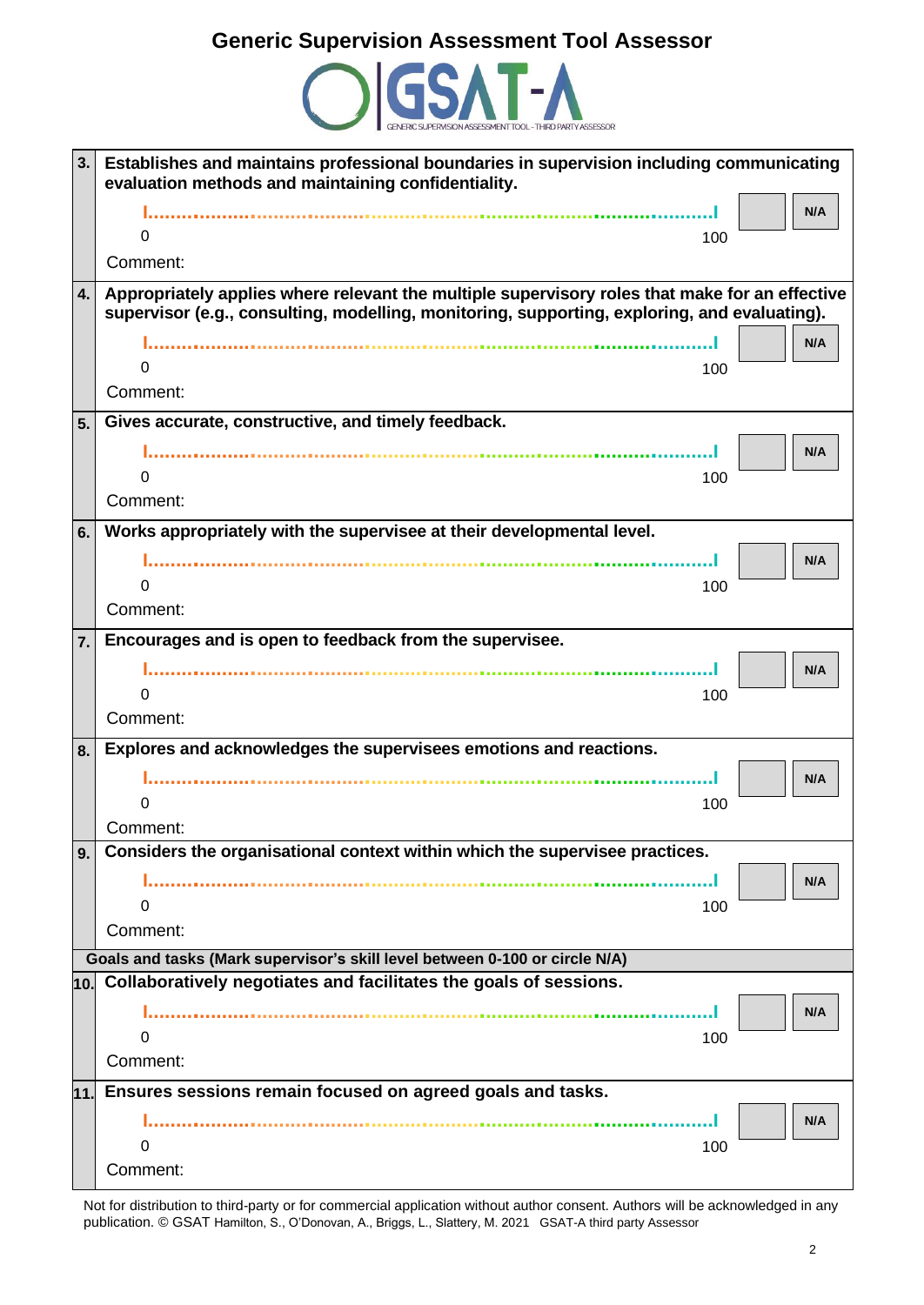

| 12. | Initiates appropriate tasks to achieve the goals of the session.                                       |     |
|-----|--------------------------------------------------------------------------------------------------------|-----|
|     |                                                                                                        | N/A |
|     | O<br>100                                                                                               |     |
|     | Comment:                                                                                               |     |
|     | Respect (Mark supervisor's skill level between 0-100 or circle N/A)                                    |     |
|     | 13. Demonstrates respect for the supervisee.                                                           |     |
|     |                                                                                                        | N/A |
|     | 0<br>100                                                                                               |     |
|     | Comment:                                                                                               |     |
|     | $\vert$ 14. As appropriate refer the supervisee to resources / other contacts or another supervisor to |     |
|     | assist them to reach their goals.                                                                      |     |
|     |                                                                                                        | N/A |
|     | 100<br>O                                                                                               |     |
|     | Comment:                                                                                               |     |
| 15. | Is available to the supervisee as agreed and is fully mindful in supervision.                          |     |
|     |                                                                                                        | N/A |
|     | 0<br>100                                                                                               |     |
|     | Comment:                                                                                               |     |
| 16. | Always has the best interests of the supervisee's client/s in mind.                                    |     |
|     |                                                                                                        | N/A |
|     | 0<br>100                                                                                               |     |
|     | Comment:                                                                                               |     |
|     | Enabling supervisory practices (Mark supervisor's skill level between 0-100 or circle N/A)             |     |
| 17. | Develops a warm, supportive, and trusting bond with the supervisee.                                    |     |
|     |                                                                                                        | N/A |
|     | 0<br>100                                                                                               |     |
|     | Comment:                                                                                               |     |
|     | 18. Provides a safe space for supervisees that allows them to explore their work openly and            |     |
|     | honestly.                                                                                              |     |
|     |                                                                                                        | N/A |
|     | 0<br>100                                                                                               |     |
|     | Comment:                                                                                               |     |
| 19. | Addresses any ethical or legal considerations.                                                         |     |
|     |                                                                                                        | N/A |
|     | 100<br>0                                                                                               |     |
|     | Comment:                                                                                               |     |
|     |                                                                                                        |     |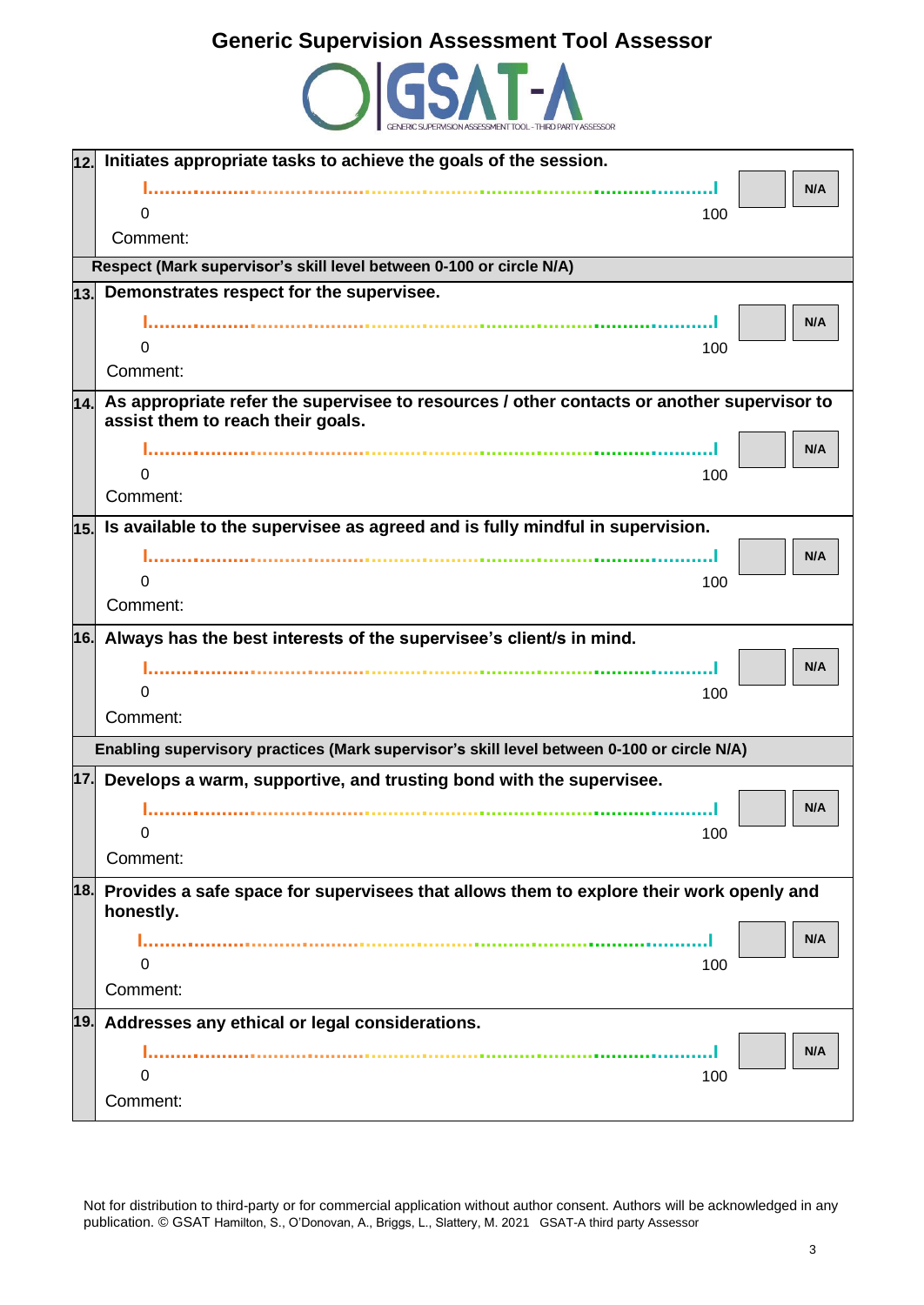

| 20. | Encourages the supervisee to critically reflect on their practice, including their strengths<br>and areas for improvement.                                                                       |
|-----|--------------------------------------------------------------------------------------------------------------------------------------------------------------------------------------------------|
|     | N/A                                                                                                                                                                                              |
|     | 100<br>0                                                                                                                                                                                         |
|     | Comment:                                                                                                                                                                                         |
| 21. | Guides the supervisee to link their reflections to client and or project outcomes.                                                                                                               |
|     | N/A                                                                                                                                                                                              |
|     | 0<br>100                                                                                                                                                                                         |
|     | Comment:                                                                                                                                                                                         |
| 22. | Encourages reflection on process as well as content in client and professional interactions.                                                                                                     |
|     | N/A                                                                                                                                                                                              |
|     | 0<br>100                                                                                                                                                                                         |
|     | Comment:                                                                                                                                                                                         |
| 23. | Encourages the supervisee to consider different perspectives.                                                                                                                                    |
|     | N/A                                                                                                                                                                                              |
|     | O<br>100                                                                                                                                                                                         |
|     | Comment:                                                                                                                                                                                         |
| 24. | Identifies and works with the supervisee on safety issues for the client/s as relevant.                                                                                                          |
|     | N/A                                                                                                                                                                                              |
|     | 0<br>100                                                                                                                                                                                         |
|     | Comment:                                                                                                                                                                                         |
| 25. | Encourages the supervisee to practice (e.g., using role-play) specific skills in supervision<br>(e.g., micro skills).                                                                            |
|     | N/A                                                                                                                                                                                              |
|     | 100                                                                                                                                                                                              |
|     | Comment:                                                                                                                                                                                         |
| 26. | Encourages the supervisee to use evidence-based interventions.                                                                                                                                   |
|     | N/A                                                                                                                                                                                              |
|     | 0<br>100                                                                                                                                                                                         |
|     | Comment:                                                                                                                                                                                         |
|     | <b>GSAT-A Assessor Scoring</b>                                                                                                                                                                   |
|     | Risk / fatal flaw                                                                                                                                                                                |
|     | If the assessor notes a potential or actual risk of harm to the welfare of the client/s, supervisee, organisation or                                                                             |
|     | public in the recorded supervision session and this is left unaddressed by the supervisor then this would be<br>grounds for noting of risk. Please specify risk/s noted and reasons for concern: |
|     |                                                                                                                                                                                                  |
|     |                                                                                                                                                                                                  |

Not for distribution to third-party or for commercial application without author consent. Authors will be acknowledged in any publication. © GSAT Hamilton, S., O'Donovan, A., Briggs, L., Slattery, M. 2021 GSAT-A third party Assessor

\_\_\_\_\_\_\_\_\_\_\_\_\_\_\_\_\_\_\_\_\_\_\_\_\_\_\_\_\_\_\_\_\_\_\_\_\_\_\_\_\_\_\_\_\_\_\_\_\_\_\_\_\_\_\_\_\_\_\_\_\_\_\_\_\_\_\_\_\_\_\_\_\_\_\_\_\_\_\_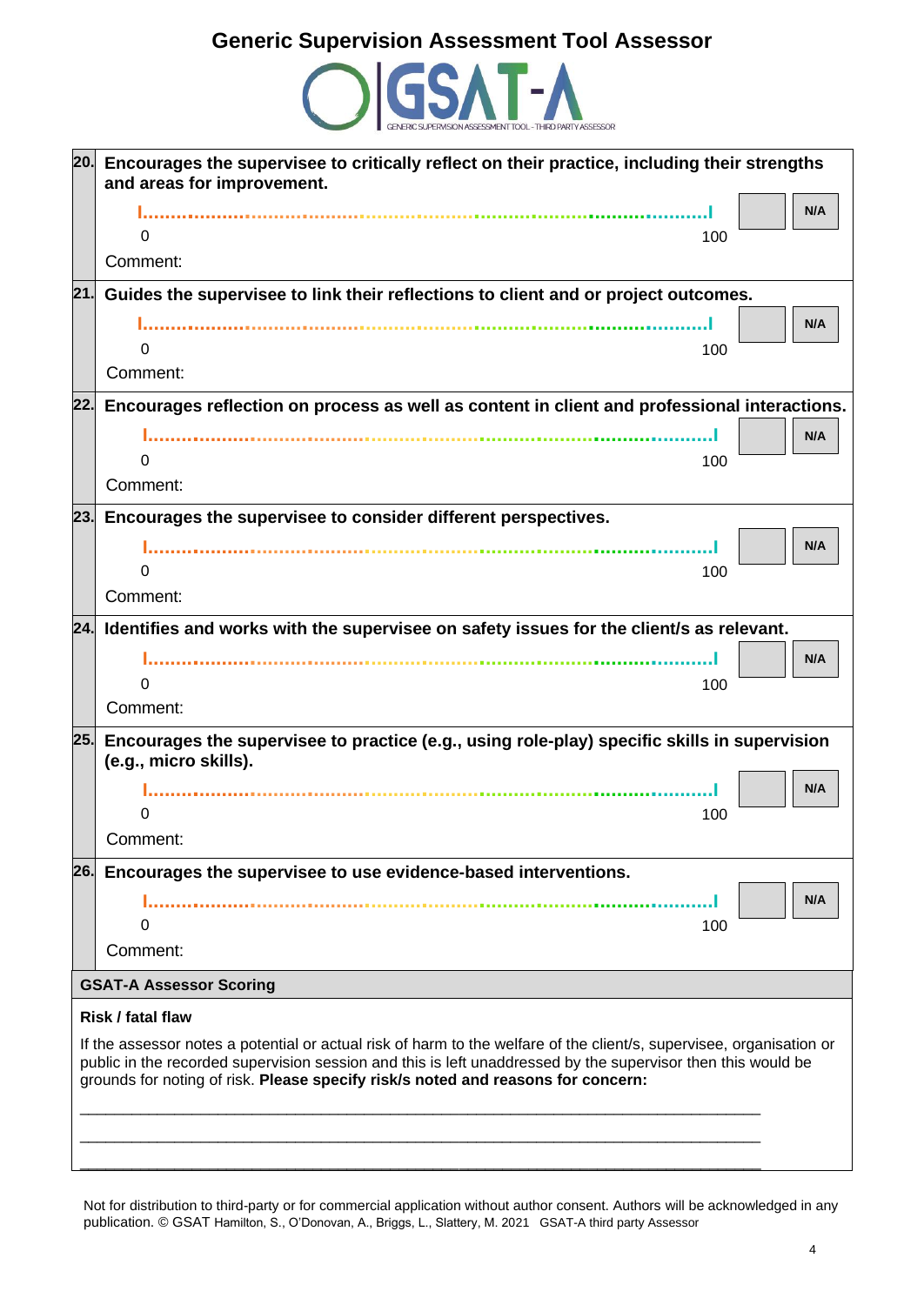

**\***Note if a Risk/fatal flaw has been noted and the assessor feels there is grounds for a fail they can still score the GSAT as part of the overall feedback to the supervisor. **Refer to the GSAT user manual** for more information on application of the GSAT-A and 'fatal-flaw' function.

\_\_\_\_\_\_\_\_\_\_\_\_\_\_\_\_\_\_\_\_\_\_\_\_\_\_\_\_\_\_\_\_\_\_\_\_\_\_\_\_\_\_\_\_\_\_\_\_\_\_\_\_\_\_\_\_\_\_\_\_\_\_\_\_\_\_\_\_\_\_\_\_\_\_\_\_\_\_\_

### **Calculating scores:**

The first step is to calculate an overall GSAT score. This is done by adding up all items answered and dividing by the number of items answered (do not include N/A in total number answered).

The second step is to score the four subscales. For each subscale you will need to add up all items and then divide that by the number of items answered in that subscale (do not include N/A in total number answered).

**Note:** It is recommended that consideration is given to application of N/A with **no more than 4 N/A in subscale 1 and subscale 4 and no more than 1 N/A in subscale 2 and subscale 3.** If the number of N/A for each subscale exceeds recommendations, then the scores will be affected. Reflection on the use of N/A in relation to specific competency items is suggested when considering results.

| Total overall GSAT-SR competency score (items 1 - 26)                                  |  |                                                  |                                                                             |                                                                                                                                                             |           |           |            |
|----------------------------------------------------------------------------------------|--|--------------------------------------------------|-----------------------------------------------------------------------------|-------------------------------------------------------------------------------------------------------------------------------------------------------------|-----------|-----------|------------|
| Sum of all GSAT<br>Number of items<br>items answered:<br>answered (exclude<br>$n/a$ ): |  |                                                  | Total score - sum of all GSAT items answered divided by<br>number answered: |                                                                                                                                                             |           |           |            |
|                                                                                        |  |                                                  |                                                                             | *Compare your total score to the indicator band that most<br>closely aligns to your score. Then read through the<br>corresponding competency summary below. |           |           |            |
| $(0-19)$                                                                               |  | $(20-39)$                                        |                                                                             | $(40-59)$                                                                                                                                                   | $(60-79)$ | $(80-89)$ | $(90-100)$ |
| Subscale 1. Fundamental feedback processes (items 1 - 9)                               |  |                                                  |                                                                             |                                                                                                                                                             |           |           |            |
| Sum of items<br>answered:                                                              |  | Number of items<br>answered (exclude<br>$n/a$ ): |                                                                             | Subscale score - sum of items answered divided by the<br>number of items answered:                                                                          |           |           |            |
| Subscale 2. Goals and tasks (items 10 - 12)                                            |  |                                                  |                                                                             |                                                                                                                                                             |           |           |            |
| Sum of items<br>answered:                                                              |  | Number of items<br>answered (exclude<br>$n/a$ ): |                                                                             | Subscale score - sum of items answered divided by the<br>number of items answered:                                                                          |           |           |            |
| Subscale 3. Respect (items 13 - 16)                                                    |  |                                                  |                                                                             |                                                                                                                                                             |           |           |            |
| Sum of items<br>answered:                                                              |  | Number of items<br>answered (exclude<br>$n/a$ ): |                                                                             | Subscale score - sum of items answered divided by the<br>number of items answered:                                                                          |           |           |            |